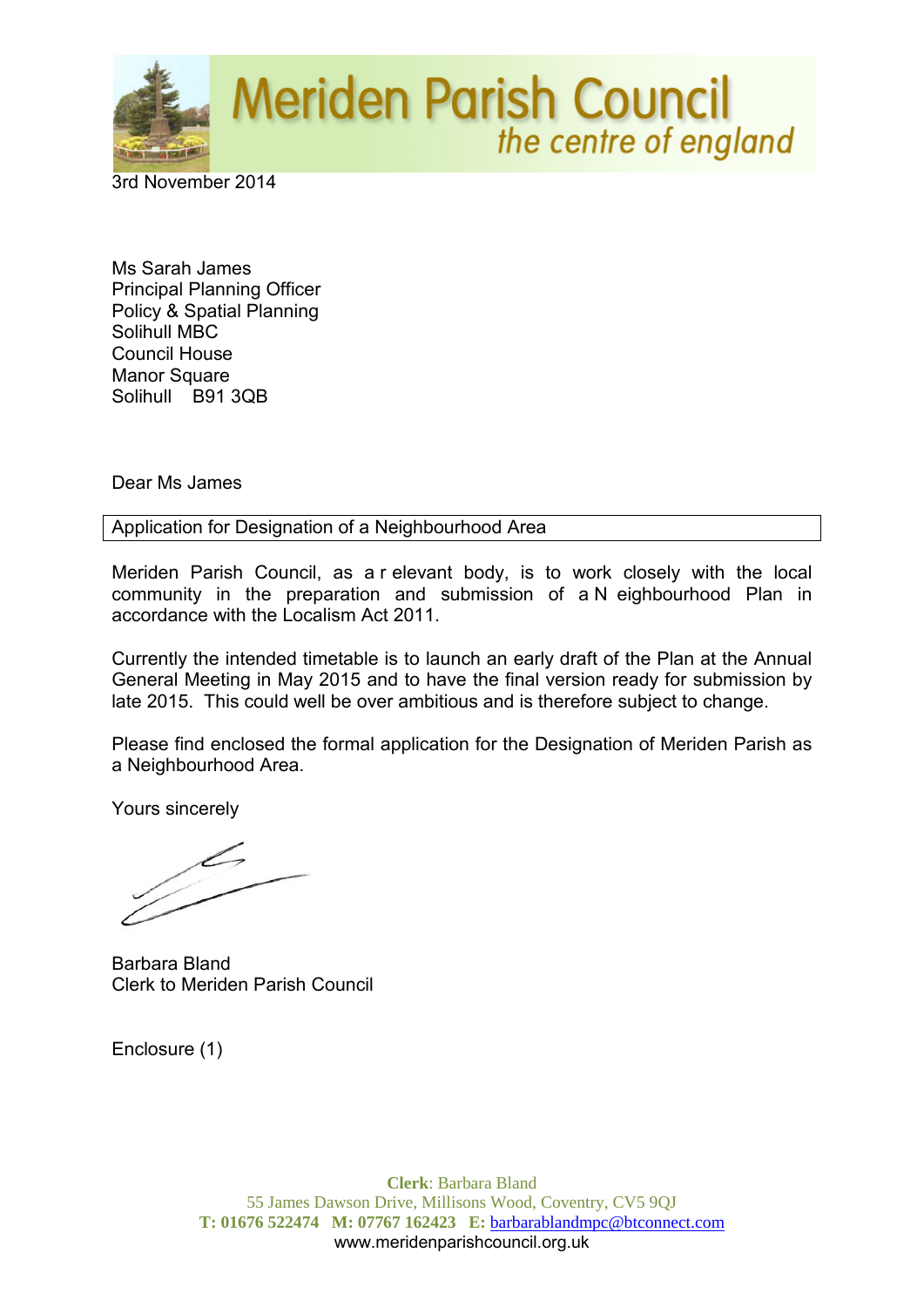

# **Meriden Neighbourhood Plan**

## **APPLICATION FOR DESIGNATION OF A NEIGHBOURHOOD AREA**

Prepared by:

Meriden Parish Council<br>
55 James Dawson Drive<br>
The Parish Office 55 James Dawson Drive Millisons Wood **The Pavilion** Coventry **Meriden** Sports Park West Midlands **10 Main Road**<br>CV5 90J Meriden  $CV5$  90J

 West Midlands CV7 7SP

Telephone: 01676 522475

Mobile: 07767 162423

Email: [barbarablandmpc@btconnect.com](mailto:barbarablandmpc@btconnect.com)

www: meridenparishcouncil.org.uk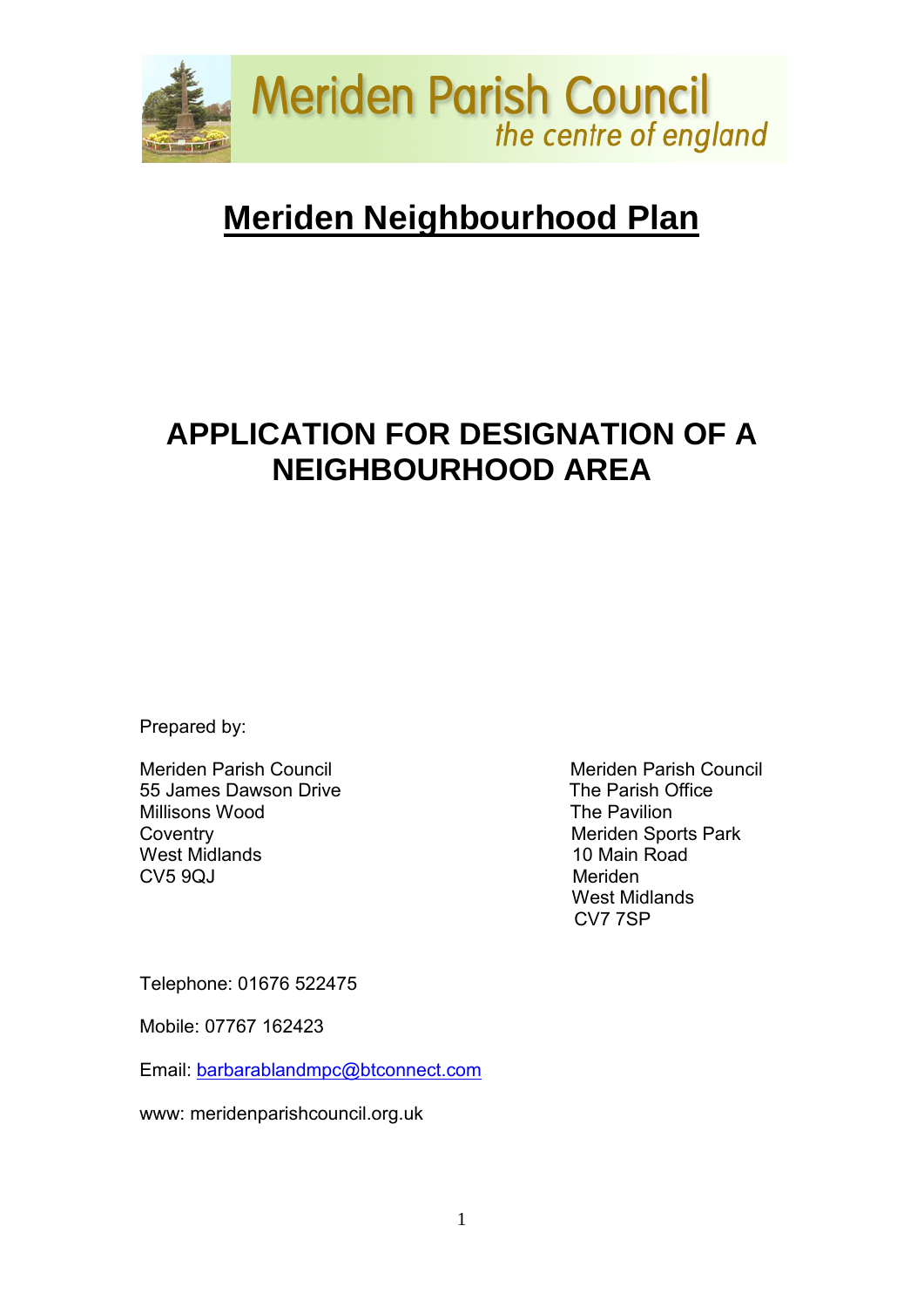

#### **Introduction**

The parish of Meriden covers an area that includes the village of Meriden, Millisons Wood, Fillongley, Eaves Green, Church Lane, Harvest Hill, Four Oaks (Back Lane & Cornets End Lane. The parish is broadly bounded by the A45 by-pass to the north, by a t ributary of the river Blythe to the east, by another tributary of the Blythe to the south and the A452 by-pass to the west. Extensive sand and gravel workings lie to the south of the application site, forming those parts of the Meriden Quarry complex that are accessed from Cornets End Lane. A large water-filled former quarry also known as the 'Meriden Sandcap', lies north of Hampton Lane; to the north-east there is also a group of detached and semi-detached houses fronting the south side of Hampton Lane together with the existing Meriden Sports Park and Parish Council Offices. To the west are the grounds, buildings and car park of the North Warwickshire Golf Club and to the east there is a large field and, beyond that, the house and grounds of Meriden Hall, including a park home development with more than 60 single story mobile homes.

The wider surrounding landscape, beyond the quarry complex and Meriden Village, includes the Stonebridge Golf Course to the north-west, and Packington Hall and Park to the north, and classic Ancient Arden/Arden Parklands farmland to the south, west and east. Other nearby settlements include Millisons Wood (1.25 miles north-east), Hampton in Arden (1.8 miles south-west), Berkswell (3.15 miles south) and Coventry (centred 6.5 miles south-east).

The area known as 'Arden' in modern planning guidance and policy documents refers to that part of Warwickshire and north Worcestershire that was anciently covered by the vast Forest of Arden. The name is thought to be derived from an Ancient British word 'ardu', meaning 'high land'. In existence before the Anglo-Saxon period and continuing into the Middle Ages, an area roughly corresponding to the north-western half of Warwickshire was then heavily forested and was gradually cleared for new settlements and agricultural land (fields). At the time of the Domesday Survey (1086) there were over 50 square miles of woodland and wood pasture, or some 35% of north-west Warwickshire, including Coventry and Birmingham.

Though the vast majority of this forest has long since gone, the memory has lingered on i n place names like Hampton-in-Arden, Henley-in-Arden, Tanworth-in-Arden and Weston-in-Arden (now part of Bulkington). Shakespeare also used the Forest of Arden as a location in his play *As You*  Like It, although his was a romanticized version of the real forest that also incorporated elements of the Ardennes Forest in France. Several substantial remnants of the ancient woodland still exist in this region, however, although many of them have been replanted with non-native coniferous plantations for commercial purposes, a pr ocess encouraged by the Forestry Commission.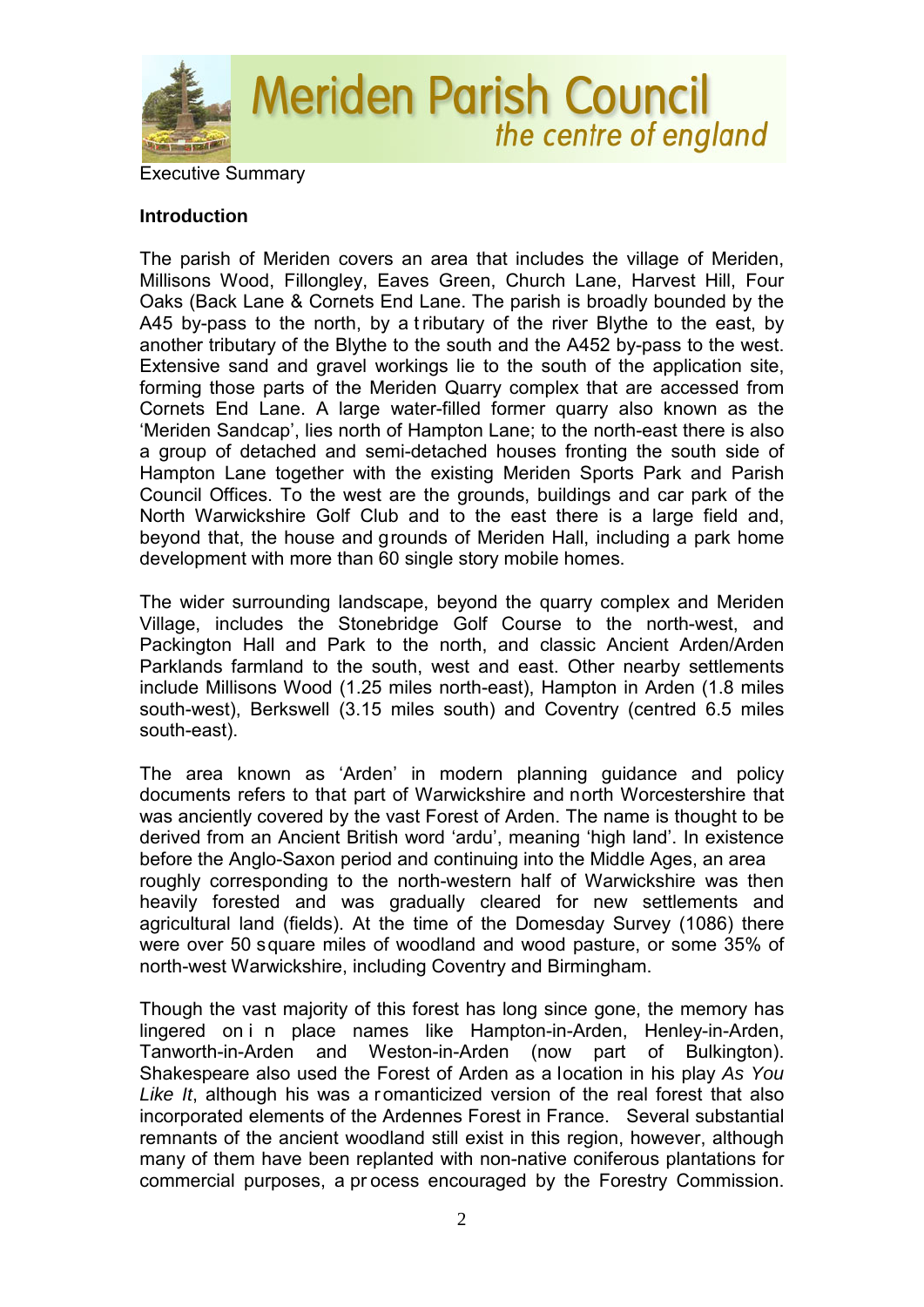

The Arden landscape we recognize today is essentially a man-made pastoral landscape

The village of Meriden derives its special character from its rural setting and its historic roots, central to which is its Parish Church with magnificent views towards Birmingham and bey ond sited on a hi ll-top, and its collection of historical buildings and the village green that sits in the conservation area.

The publication of a Village Design Statement in 2011 described the qualities and features of Meriden and acts as a point of reference to ensure that local knowledge of the village's character can be taken account of when changes to the village's landscape are proposed.

Meriden's population at the time of the 2001 census was 2734 people in 1210 households. With the new housing development on the Maxstoke Lane playing field site completed in 2014, it is expected to increase by approximately 7%. The village has a r ange of facilities including a primary school with nursery unit and Sure Start Centre, a library, doctors' surgery, a number of shops including a post office and pharmacy together with excellent sporting and recreational facilities, including Meriden Sports Park and the Village Hall. There are 82 and 900 bus services providing easy access to Coventry and, Birmingham City Centres, Birmingham International Railway Station, Birmingham Airport, Hampton in Arden Railway Station and Solihull Town Centre including access to "ring and ride".

The Meriden Parish Plan was published in 2009 which sets out a vision of what is important for the community. The Plan identifies many key issues and services and ex plores how they can be safeguarded and developed in the future. The plan identifies issues that are at the heart of the community and describes how they might be developed in the next few years.

The new Localism Act is now an ideal opportunity to revisit the Parish Plan and to work with the local community and Solihull Metropolitan Borough Council to replace it with a Neighbourhood Plan.

#### **The development of the village and the surrounding settlements**

The 'centre' of the village today is off-centre, at the intersection of the Birmingham/Main and Fillongley Roads by the village green, which is a Conservation Area. It is along these two roads that the historical development of the village can be traced.

Facing the Green on the corner of Fillongley Road are thatched cottages, while 'Corner House' and 'The Laurels' are later 19th century buildings. Eastwards from the Green along Main Road are a run of older cottages and a cluster of listed buildings from Strawberry Bank to Waterfall Cottages, with the Bull's Head pub and Meriden Hall in its own grounds to the south of Main Road.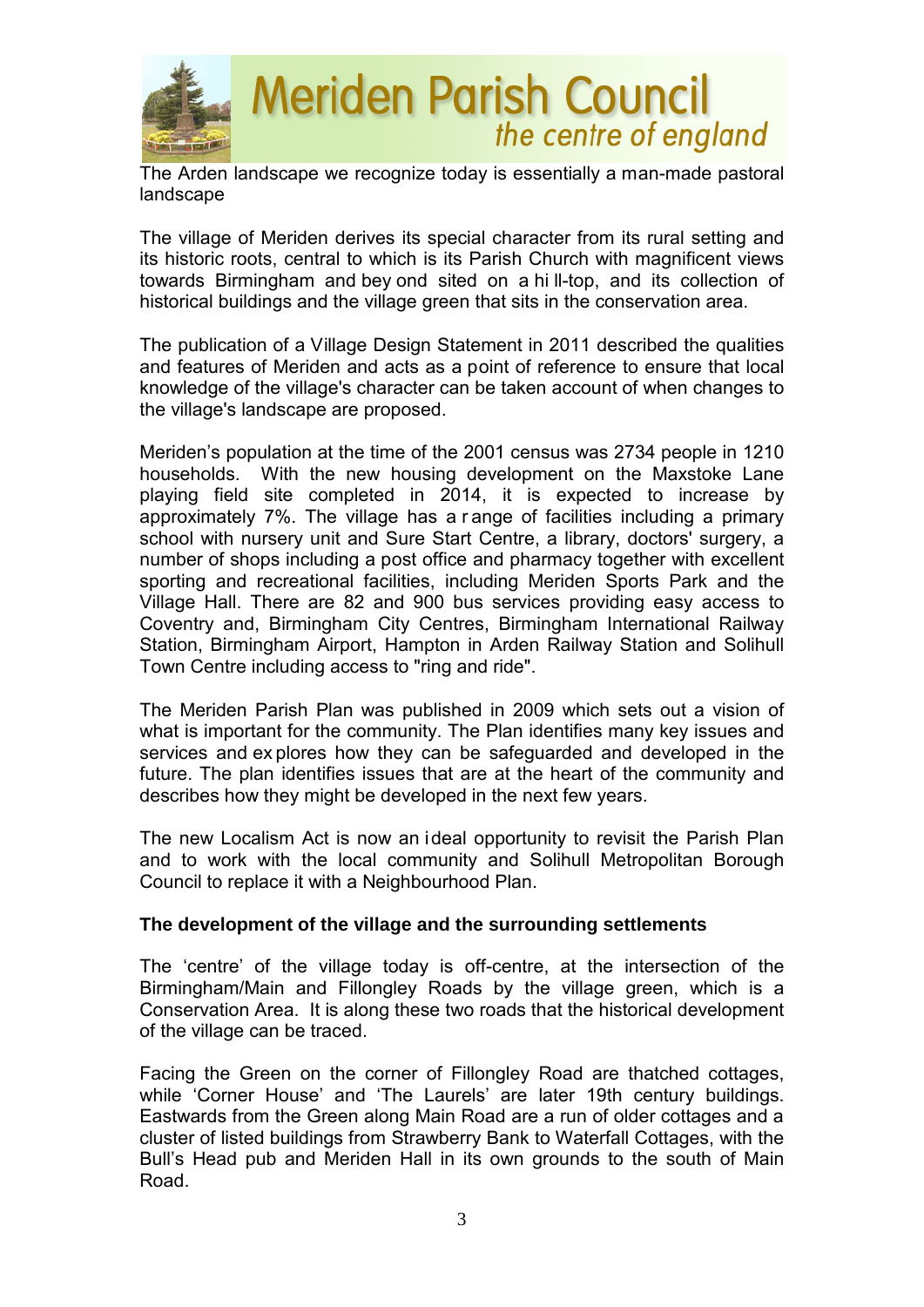

# **Meriden Parish Council** the centre of england

And further to the east, beyond the duck pond four distinctive stone cottages lie intermingled with post-war development before reaching the 'Old Road', its cottages and the Queen's Head. Westwards from the centre is Forest Hall and the remarkable original pavilion, workshop and archery grounds dating from the late 18th century, all listed as of national importance.

The 'old' village (Alspath) on M eriden Hill was designated a C onservation Area in 1977, with its cluster of listed buildings including the Church of St. Laurence, which is of exceptional value.

Growth in the 20th century was extensive. Between the wars, ribbon development took place along the Fillongley Road and to a limited extent along Main Road / Birmingham Road and Leys Lane. At the same time the Millison's Wood development was constructed a mile or so to the east of the centre and there was some development at Eaves Green.

During the Second World War, 'temporary' evacuation centres were established at Eaves Green and in the grounds of Meriden Hall. After the war, these became more permanent 'mobile' home parks which are attractively laid out and well liked by residents.

In the decades following the war the pattern of development was shaped by the roads, with council and private housing developments built on the land enclosed by the Fillongley Road, Main Road and Leys Lane. Frontage development also consolidated housing on the Fillongley Road, Maxstoke Lane, Main / Birmingham Road and Berkswell Road.

In the last decades of the 20th century there were two significant housing developments. The first was on Strawberry Fields, to the south of Main Road near the centre and the second was at Millison"s Wood on the site of the former Triumph motorcycle factory. Elsewhere there were some smaller infill developments.

#### **Objective**

The development of a Neighbourhood Plan for Meriden is being facilitated by the Parish Council with help from volunteers across the community. The Parish Council believes that this is a r eal opportunity for the community to have some ownership on future planning policy for the Parish. Through the creation of the Plan, local people will have the opportunity to help shape future policies for land use and the scale of development and what it should look like.

The Neighbourhood Plan will cover the parish of Meriden and, subject to passing the formal tests, a local referendum and assessment; it will become part of the local planning framework. Its policies will apply until 2026.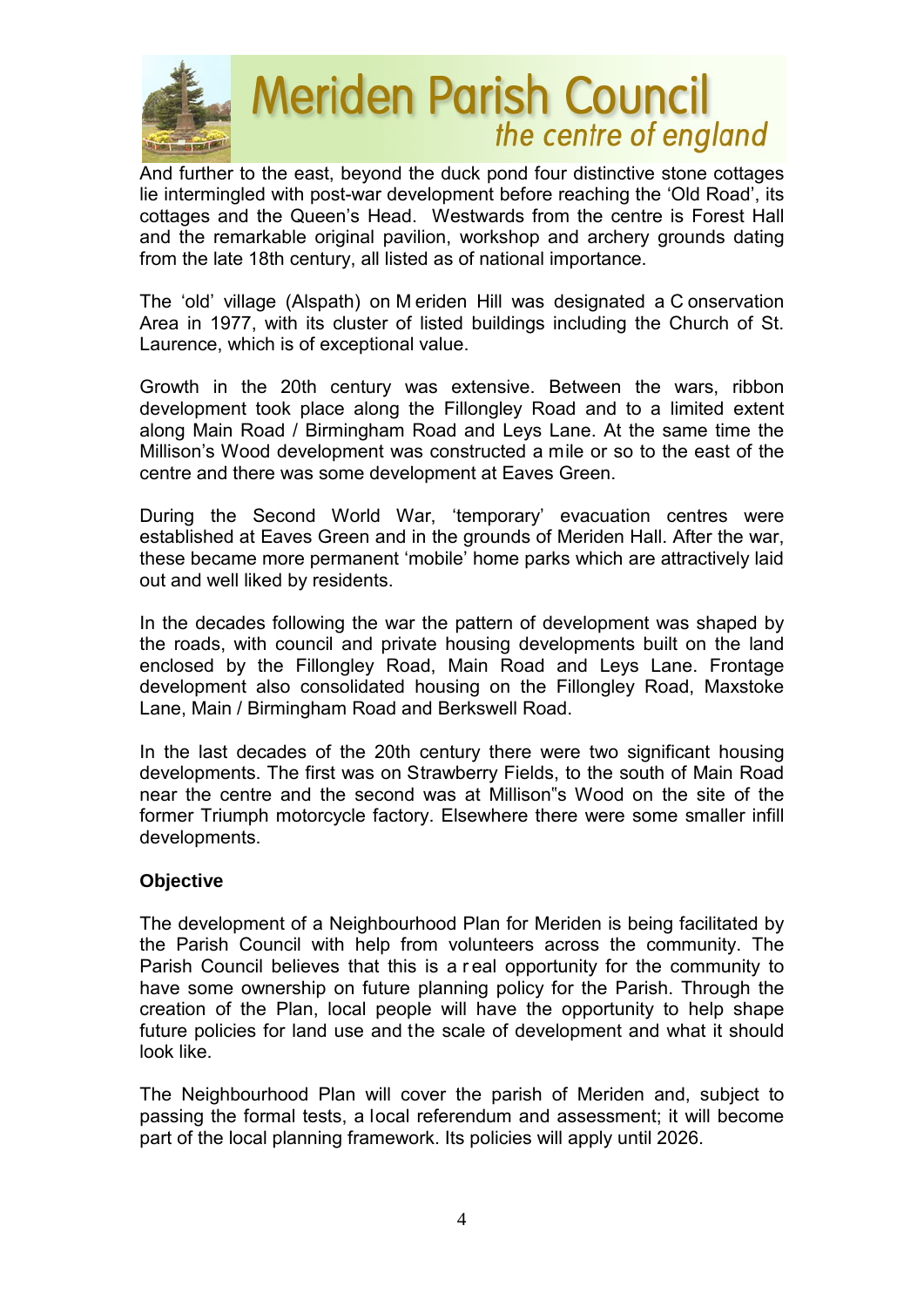

In September 2013 the Parish Council agreed to support the preparation and submission of a Neighbourhood Plan in accordance with the Localism Act 2011.

In January 2014 a Neighbourhood Plan Working Group comprising members of the Parish Council, supported by Michael Wellock, Managing Director of Kirkwells - town planning and s ustainable development consultants, was established with delegated authority to develop the plan and ensure democratic accountability. The Working Group will make every effort to see that the whole community has real opportunities to engage in the Plan and that the Plan is developed in conformity with strategic and national planning policy. Particular note will be taken of the Solihull Local Plan formally adopted and approved in December 2013.

The Working Group will meet regularly, meetings will be open to the public and their agendas and minutes together with other useful information will be made available on a dedicated part of the Parish Council website and in the Parish Office.

#### **Community engagement**

It is intended that the Plan will be launched at the Parish Council Annual General Meeting in May 2015. The Neighbourhood Plan will draw extensively on the findings of the Parish Plan published in 2009. A number of themes emerged from the Parish Plan and these can be summarised as follows:

- the urgent need to provide affordable homes for both low cost sale and rent for families, older and young people
- the need to publicise planning guidelines and planning applications
- the need to promote village shops and restaurants
- the need to facilitate expansion of education and leisure facilities particularly for young people
- the need to promote Neighbourhood Watch schemes and publicise better security in homes

To fulfil its commitment to openness, transparency and community involvement, the Working Group will undertake a further parish-wide resident's survey of all households, and will ask local businesses to complete a separate survey in order to gather local views on t he needs of the community and their aspirations for development. The results of these will inform the proposed meetings and events by which the community will help draft the content of the Plan.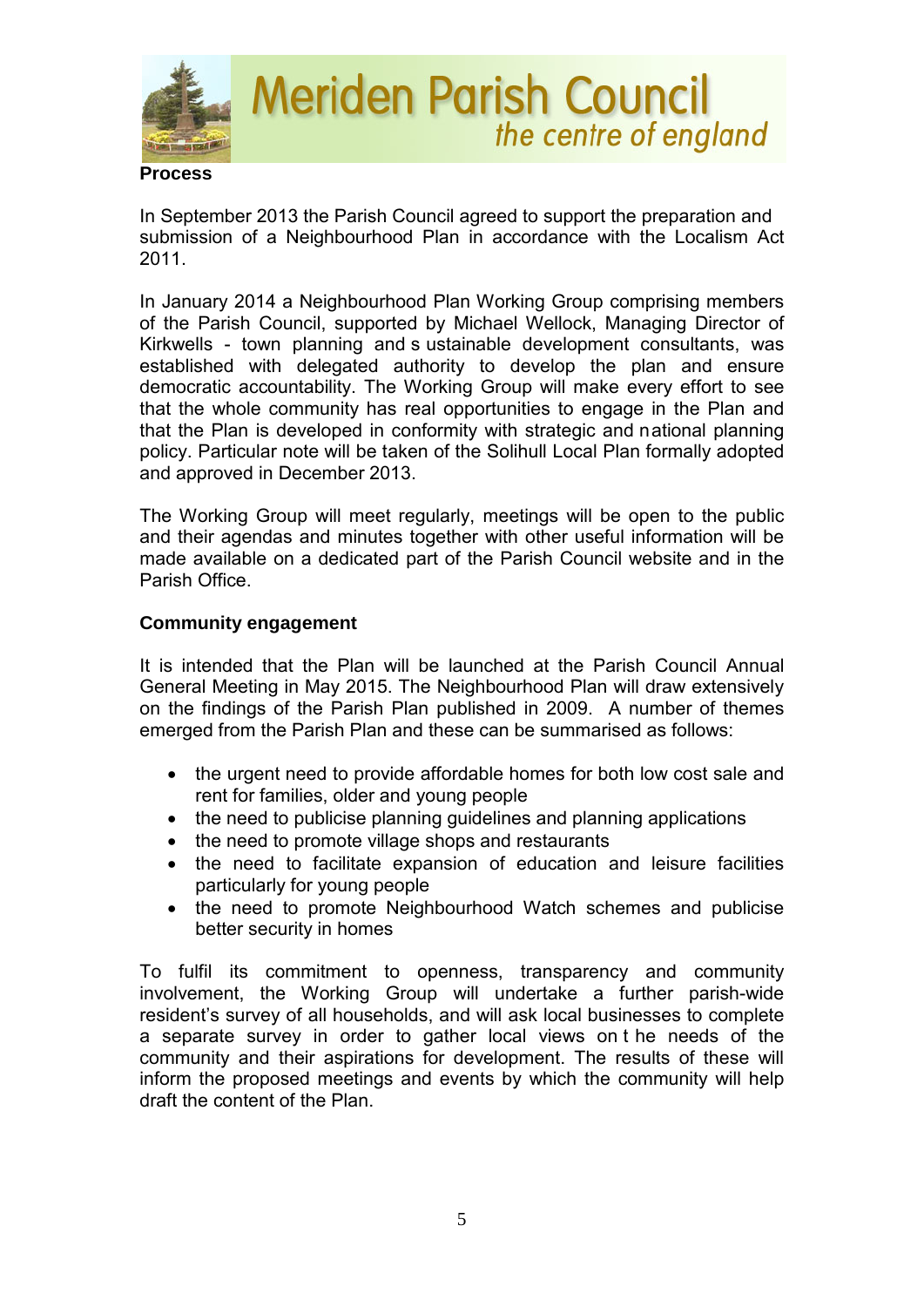

The Parish Council is aware that Solihull MBC has limited funds available for assisting with the preparation of the Neighbourhood Plan and that this is restricted to officer time supporting and advising the community in taking forward the Plan and to cover costs for the examination and any other further steps including organising the referendum. It is further understood that other costs such as printing, surveys, public meetings etc, are a m atter for the Parish Council and possible sources of grants towards these costs are being explored. In the meantime the initial costs of preparing the Plan will be met by the Parish Council.

#### **Outcome**

The intention is that the Neighbourhood Plan will be substantially drafted by late 2015, although some aspects of the formal processes remain unclear to the Working Group.

Solihull MBC will consider whether the Neighbourhood Plan for Meriden conforms with its adopted strategic policies and, in agreement with the Parish Council, will put it forward for independent assessment.

Subject to a s uccessful referendum, Solihull MBC will have a l egal duty to 'make' the Neighbourhood Plan for Meriden and bring it into force.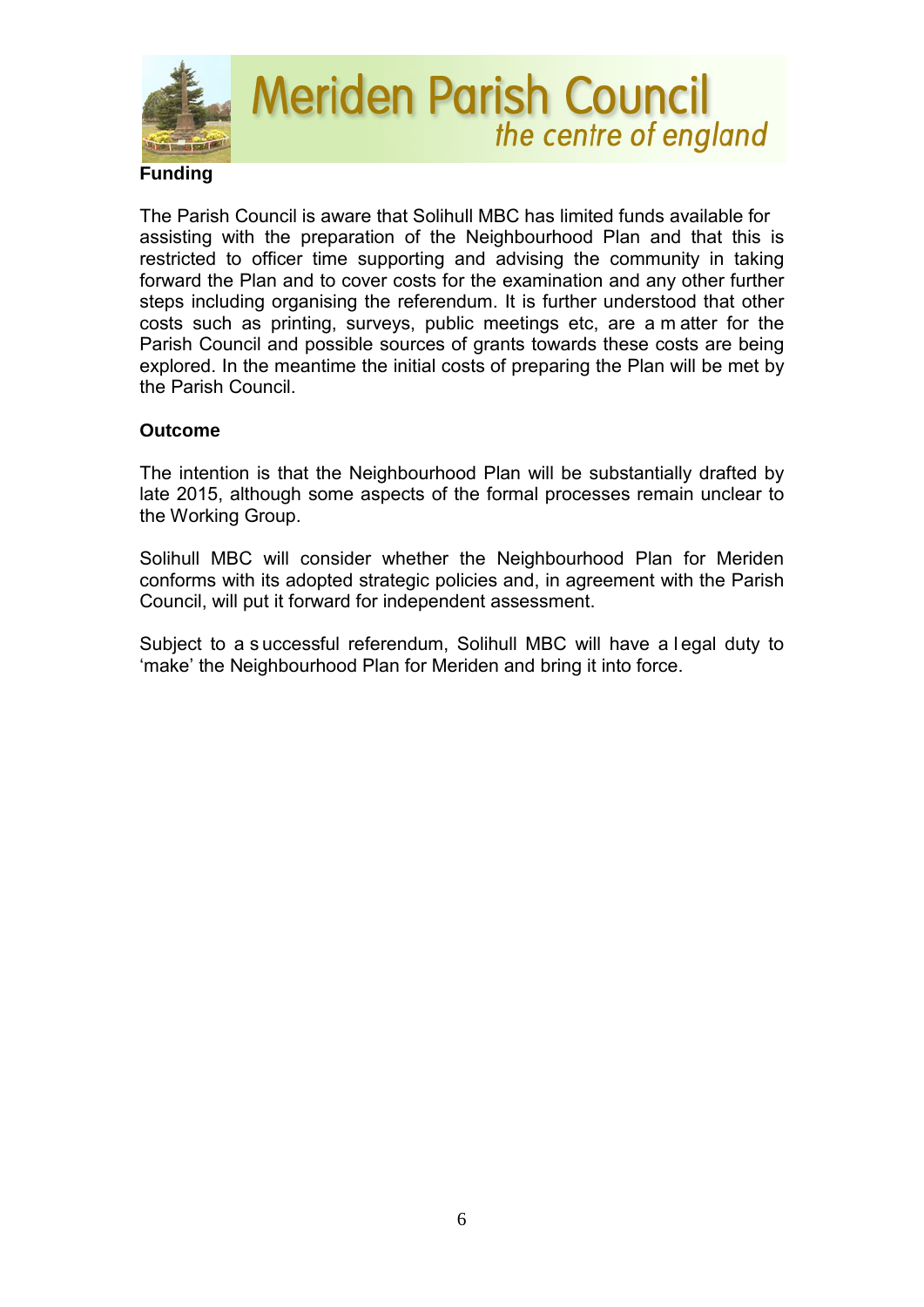

The following are included with Meriden's application for designation as a neighbourhood area:

1. A map (attached) which identifies the area to which the area application relates.

2. A statement explaining why this area is considered appropriate to be designated as a neighbourhood area (see 2 below).

3. A statement that the body making the area application is a relevant body for the purposes of 61G of the 1990 Town and Country Planning Act (see 3 below).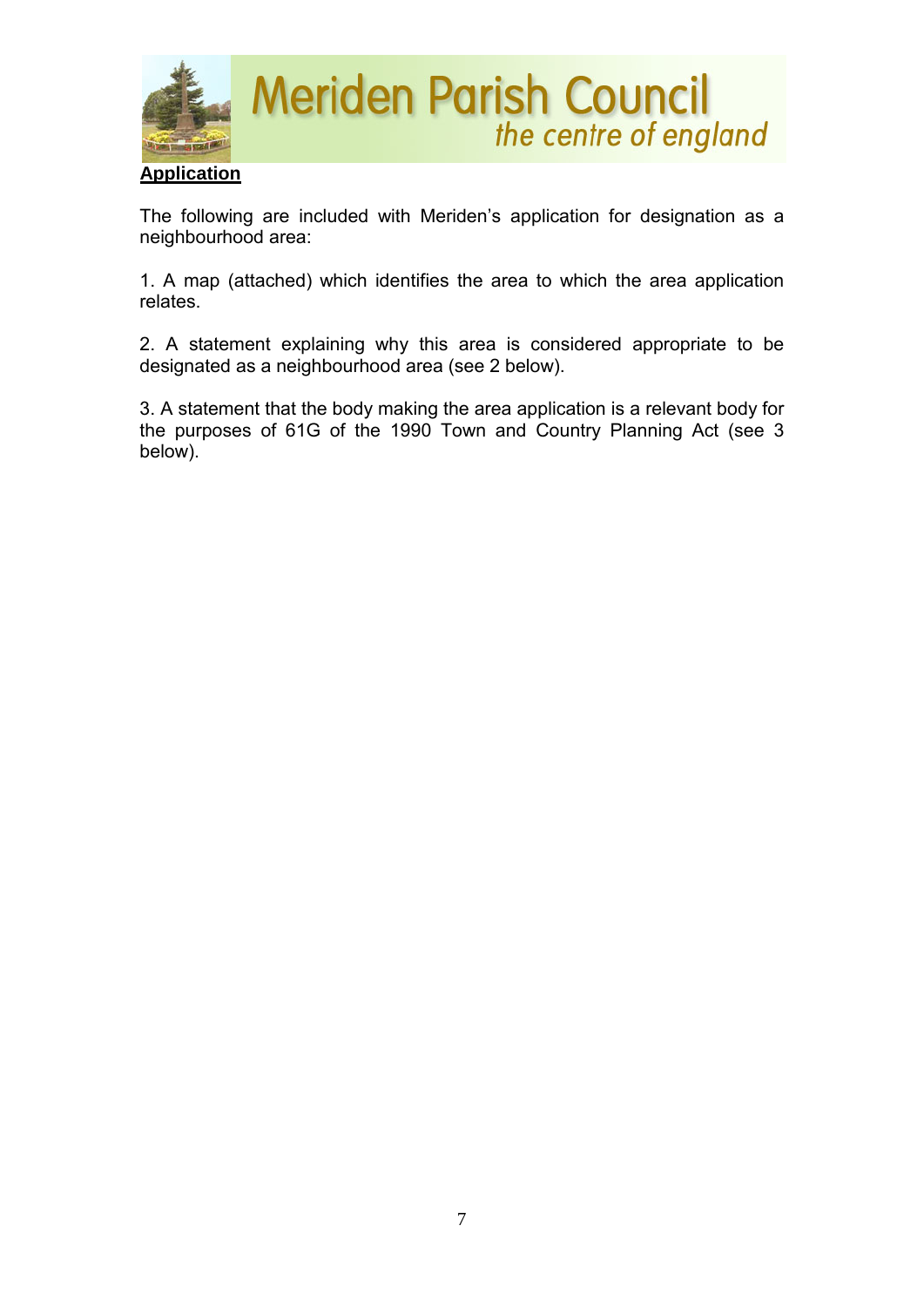

#### *1. Where is it?*

Meriden is at the centre of England and this fact has been marked for centuries by an ancient cross on the village green. The Parish of Meriden lies in the rural 'gap' between Coventry and the Birmingham conurbation. The "Meriden Gap" is the name given locally to the precious Green Belt of attractive countryside and villages that lies at the heart of the most economically successful area of the West Midlands.

The Parish covers approximately 11.5 square kilometres and forms the North East corner of Solihull Metropolitan Borough, bordering Coventry to the east and N orth Warwickshire to the north. The main settlements are Meriden Village itself where approximately two thirds of the population of the Parish live, Millison's Wood and Eaves Green. Millison's Wood, a mile to the east of Meriden Village is partially built on the site of the former Triumph Motorcycle factory. The Parish is crossed by the A45 Birmingham to Coventry road and is within 10 minutes drive of the M6, M42 and M6 Toll motorways, Birmingham International Airport and rail station. It is extremely well connected and hi ghly accessible. At the same time, its hilly and wooded countryside attracts walkers to many well looked after footpaths, including the Heart of England Way and the Coventry Way.